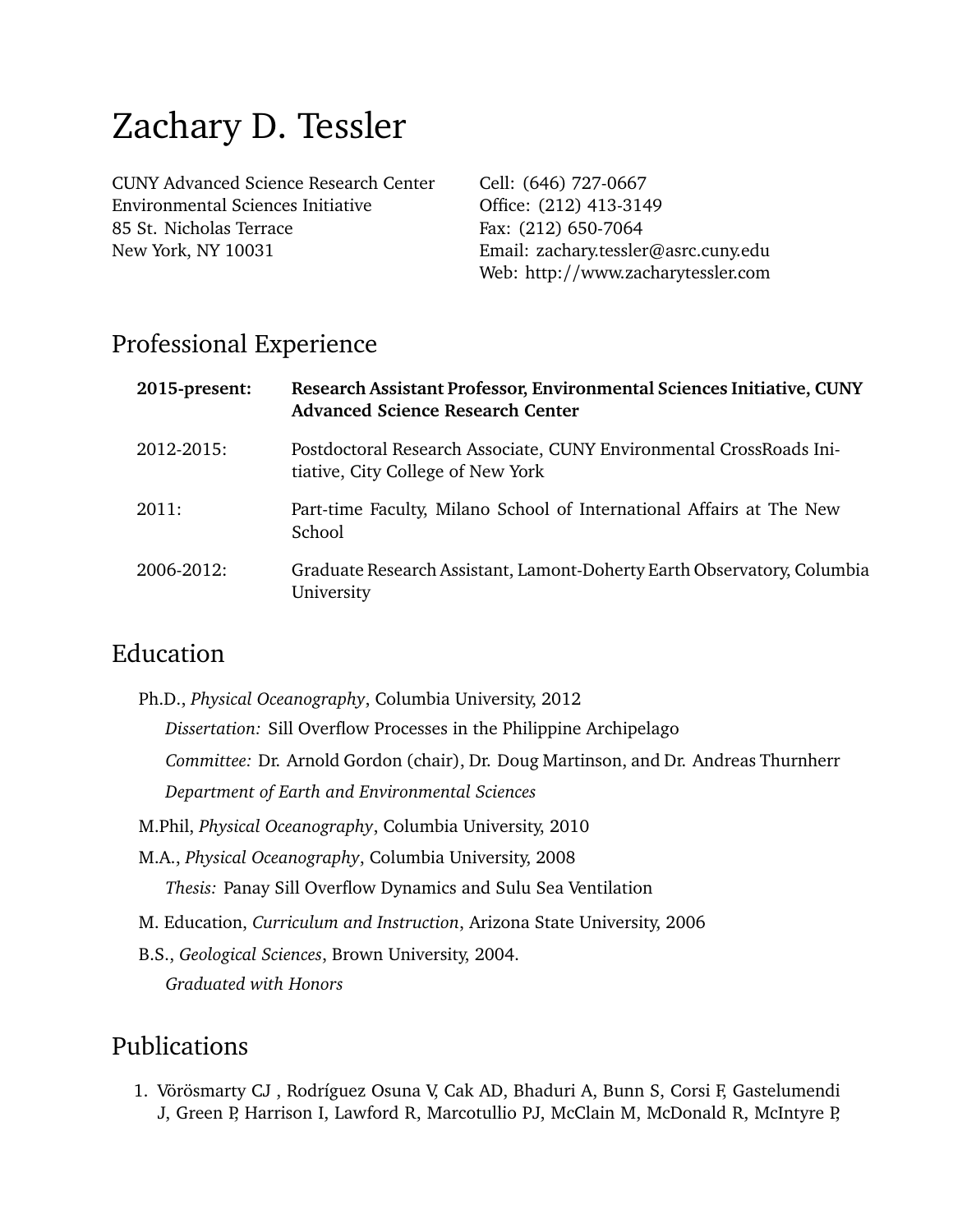Palmer M, Robarts R, Szöllösi-Nagy A, **Tessler ZD**, and Uhlenbrook S. (2018). Ecosystembased water security and the sustainable development goals. *Ecohydrology and Hydrobiology*, *in review.*

- 2. Vörösmarty CJ, Rodríguez Osuna V, Koehler DA, Klop P, Spengler JD, Buonocore JJ, Cak AD, **Tessler ZD**, Corsi F, Green PA, Sánchez R. (2018). Scientifically assess impacts of sustainable investments. *Science*, 359, 523-525. doi:10.1126/science.aao3895.
- 3. **Tessler ZD**, Vörösmarty CJ, Overeem I, Syvitski J. (2018). A model of water and sediment balance as determinants of relative sea level rise in contemporary and future deltas. *Geomorphology*, 305, 209-220. doi:10.1016/j.geomorph.2017.09.040.
- 4. Hajra R, Szabo S, **Tessler ZD**, Ghosh T, Matthews Z, Foufoula-Georgiou E. (2016). Unravelling the association between the impacts of natural hazards and household poverty: evidence from the Indian Sundarban delta. *Sustainability Science*, doi: 10.1007/s11625- 016-0420-2.
- 5. Sebesvari Z, Renaud FG, Hass S, **Tessler ZD**, Kloos J, Szabo S, Vogt N, Tejedor A, Brondizio E, Kuenzer C. (2016). A review of vulnerability indicators for deltaic social-ecological systems. *Sustainability Science,* doi: 10.1007s/s11625-016-0366-4.
- 6. Brondizio ES, Foufoula-Georgiou E, Szabo S, Vogt N, Sebesvari Z, Renaud FG, Newton A, Anthony E, Mansur AV, Matthews Z, Hetrick S, Costa SM, **Tessler ZD**, Tejedor A, Longjas A. (2016). The BF-Deltas project - Catalyzing Action Towards the Sustainability of Deltas: coupling disciplinary expertise and interdisciplinary collaboration. *Current Opinion in Environmental Sustainability*, 19, 182-194, doi: 10.1016/j.cosust.2016.05.001.
- 7. Szabo S, Brondizio E, Hetrick S, Renaud FG, Nicholls RJ, Matthews Z, **Tessler ZD**, Tejedor A, Sebesvari Z, Foufoula-Georgiou E, Costa S, Dearing JA. (2016). Population dynamics, delta vulnerability and environmental change: Comparison of the Mekong, Ganges-Brahmaputra and Amazon delta regions. *Sustainability Science*, doi: 10.1007/s11625- 016-0372-6.
- 8. **Tessler ZD**, Vörösmarty CJ, Grossberg M, Gladkova I, Aizenmann H. (2016). A global empirical typology of anthropogenic drivers of environmental change in deltas. *Sustainability Science*, doi: 10.1007/s11625-016-0357-5.
- 9. Schroeder R, McDonald KC, Chapman B, Jensen K, Podest E, **Tessler ZD**, Bohn TJ, and Zimmermann R. (2015). Development and Evaluation of a Multi-year Fractional Surface Water Data Set Derived from Active/Passive Microwave Remote Sensing Data. *Remote Sensing*, 7, 16688-16732, doi:10.3390/rs71215843.
- 10. **Tessler ZD**, Vörösmarty CJ, Grossberg M, Gladkova I, Aizenmann H, Syvitski J, Foufoula-Georgiou E. (2015). Profiling risk and sustainability in coastal deltas of the world. *Science*, 349 (6248), 638-643, doi:10.1126/science.aab3574.
- 11. Ehsani N, Fekete BM, Vörösmarty CJ, and **Tessler ZD**. (2015). A neural network based general reservoir operation scheme. *Stochastic Environmental Research and Risk Assessment*, doi:10.1007/s00477-015-1147-9.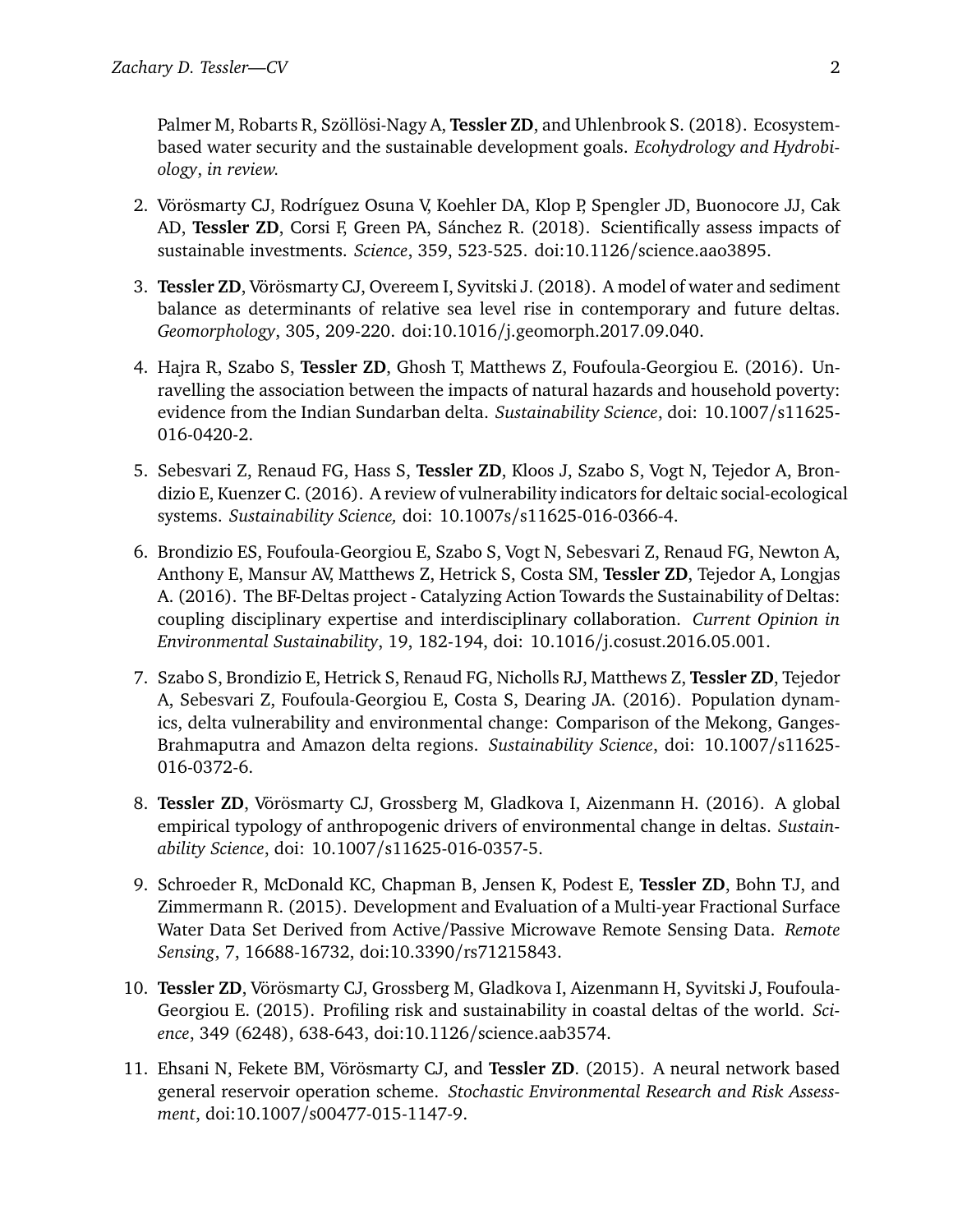- 12. Haddeland I, Heinke J, Biemans H, Eisner S, Flörke M, Hanasaki N, Konzmann M, Ludwig F, Masaki Y, Schewe J, Stacke T, **Tessler ZD**, Wada Y, and Wisser D. (2014). Global water resources affected by human interventions and climate change. *Proceedings of the National Academy of Sciences*, 111 (9), 3251-3256, doi:10.1073/pnas.1222475110.
- 13. Wada Y, Wisser D, Eisner S, Flörke M, Gerten D, Haddeland I, Hanasaki N, Masaki Y, Stacke T, **Tessler ZD**, and Schewe J. (2013). Multi-model projections and uncertainties of irrigation water demand under climate change. *Geophysical Research Letters*, 40, 4626- 4632. doi:10.1002/grl.50686.
- 14. Davie JCS, Falloon PD, Kahana R, Dankers R, Betts R, Portmann FT, Wisser D, Clark DB, Ito A, Masaki Y, Nishina K, Fekete B, **Tessler ZD**, Lui X, Tang Q, Hagemann S, Stacke T, Pavlick R, Schaphoff S, Gosling S, Franssen W, and Arnell N. (2013). Comparing projections of future changes in runoff and water resources from hydrological and biome models in ISI-MIP. *Earth System Dynamics,* 4, 359-374, doi:10.5194/esd-4-359-2013, 2013.
- 15. Piontek F, Müller C, Pugh TAM, Clark DB, Deryng D, Elliott J, Colón-González F, Flörke M, Folberth C, Franssen W, Frieler K, Friend AD, Gosling SN, Hemming D, Khabarov N, Kim H, Lomas M, Masaki Y, Mengel M, Morse A, Neumann K, Nishina K, Ostberg S, Pavlick R, Ruane AC, Schewe J, Schmid E, Stacke T, Tang Q, **Tessler ZD**, Tompkins AM, Warszawski L, Wisser D, and Schellnhuber HJ. (2013). Multisectoral climate impact hotspots in a warming world. *Proceedings of the National Academy of Sciences.*, 111 (9), 3233-3238, doi:10.1073/pnas.1222471110.
- 16. **Tessler ZD**, Gordon AL, and Jackson CR. (2012). Early Stage Soliton Observations in the Sulu Sea. *Journal of Physical Oceanography*, 42, 1327-1336, doi:10.1175/JPO-D-11- 0165.1.
- 17. Gordon AL, **Tessler ZD**, and Villanoy C. (2011). Dual Overflows into the Deep Sulu Sea. *Geophysical Research Letters,* 38, L18606, doi: 10.1029/2011GLO48878.
- 18. **Tessler ZD**, Gordon AL, Pratt LJ, and Sprintall J. (2010). Transport and Dynamics of the Panay Sill Overflow in the Philippine Seas. *Journal of Physical Oceanography,* 40, 2679-2695, doi:10.1175/2010JPO4395.1.

# Selected Presentations

- \* *Invited*
	- 1. **Tessler ZD**, Vörösmarty CJ, Overeem I, Syvitski J. Modeling Anthropogenic Impact on Sediment Balance and Relative Sea-Level Rise in Contemporary and Future Deltas. *AGU Fall Meeting*, New Orleans, LA, December 11, 2017.
	- 2. Rodríguez Osuna V, Vörösmarty CJ, Koehler D, Klop P, Spengler J, Buonocore J, Cak AD, **Tessler ZD**, Corsi F, Green PA, Sánchez R. Science Shaping Sustainable Finance. *AGU Fall Meeting*, New Orleans, LA, December 13, 2017.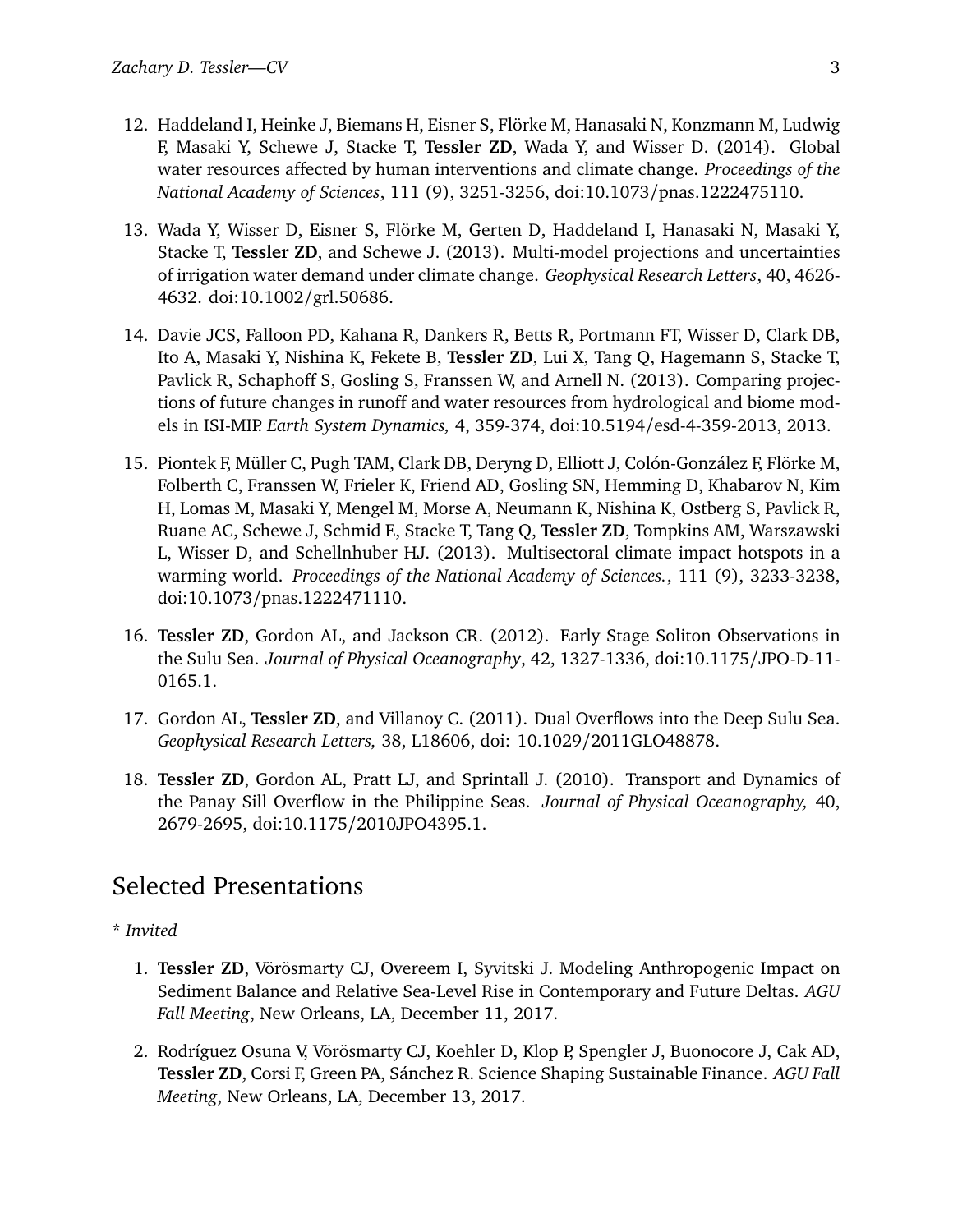- 3. \***Tessler ZD**. The Geophysical, Anthropogenic, and Social Dimensions of Coastal Risk: Assessment of Change in Populated River Deltas. East Carolina University, *Five Fridays: Early Career Contributions in Coastal and Climate Science Seminar Series.* Greenville, NC, October 27, 2017.
- 4. \***Tessler ZD**. Geomorphic, Anthropogenic, and Social Dimensions of Risk in Global River Deltas. *48th Annual Binghamton Geomorphology Symposium.* San Marcos, TX, October 15, 2017.
- 5. \***Tessler ZD**. The Geophysical, Anthropogenic, and Social Dimensions of Coastal Risk: Assessment of Change in Populated River Deltas. New York City College of Technology *Scholar on Campus Geophysics Lecture Series.* New York, NY, February 28, 2017.
- 6. Jensen K, McDonald KC, Schroeder R, **Tessler ZD**. Bridging the Past with Today's Microwave Remote Sensing: A Case Study of Long Term Inundation Patterns in Two River Deltas. *AGU Fall Meeting*, San Francisco, CA, December 16, 2016.
- 7. \*Foufoula-Georgiou E, **Tessler ZD** (presenting author), Brondizio E, Overeem I, Renaud F, Sebesvari Z, Nicholls RJ, Anthony E. Catalyzing action towards the sustainability of deltas: deltas as integrated socio-ecological systems and sentinels of regional and global change. *AGU Fall Meeting*, San Francisco, CA, December 14, 2016.
- 8. **Tessler ZD**, Vörösmarty CJ. Sea-Level Rise and Land Subsidence in Deltas: Estimating Future Flood Risk Through Integrated Natural and Human System Modeling. *AGU Fall Meeting*, San Francisco, CA, December 13, 2016.
- 9. \***Tessler ZD**. Generalizing ESPA lessons for deltas: Ranking the vulnerability of global deltas. *ESPA Deltas Final Event*, London, UK, November 23, 2016.
- 10. \***Tessler ZD**, Vörösmarty CJ, Grossberg M, Gladkova I, Aizenmann H, Syvitski J, Foufoula-Georgiou E. From relative sea level rise to coastal risk: Estimating contemporary and future flood risk in deltas. *CSDMS Annual Meeting*, Boulder, CO, May 19, 2016.
- 11. \***Tessler ZD**, Vörösmarty CJ, Grossberg M, Gladkova I, Aizenmann H, Syvitski J, Foufoula-Georgiou E. The geophysical, anthropogenic, and social dimensions of delta risk: Estimating contemporary and future risks at the global scale. *AGU Fall Meeting*, San Francisco, CA, December 17, 2015.
- 12. Jensen K, McDonald KC, Schroeder R, **Tessler ZD**. Bridging the past with today's microwaves remote sensing: A case study of long term inundation patterns in the Mekong River Delta. *AGU Fall Meeting*, San Francisco, CA, December 18, 2015.
- 13. **Tessler ZD**, Vörösmarty CJ, Cohen S, and Tang H. River network uncertainty and morphodynamics in the Mekong Delta: Model validation and sensitivity to fluvial flux distribution. *AGU Fall Meeting*, San Francisco, CA, December 2014.
- 14. **Tessler ZD**, Vörösmarty CJ, Foufoula-Georgiou E, and Ebtehaj AM. Spatial and temporal patterns of rainfall and inundation in the Amazon, Ganges, and Mekong Deltas. *Deltas in Times of Climate Change II*, Rotterdam, The Netherlands, September 2014.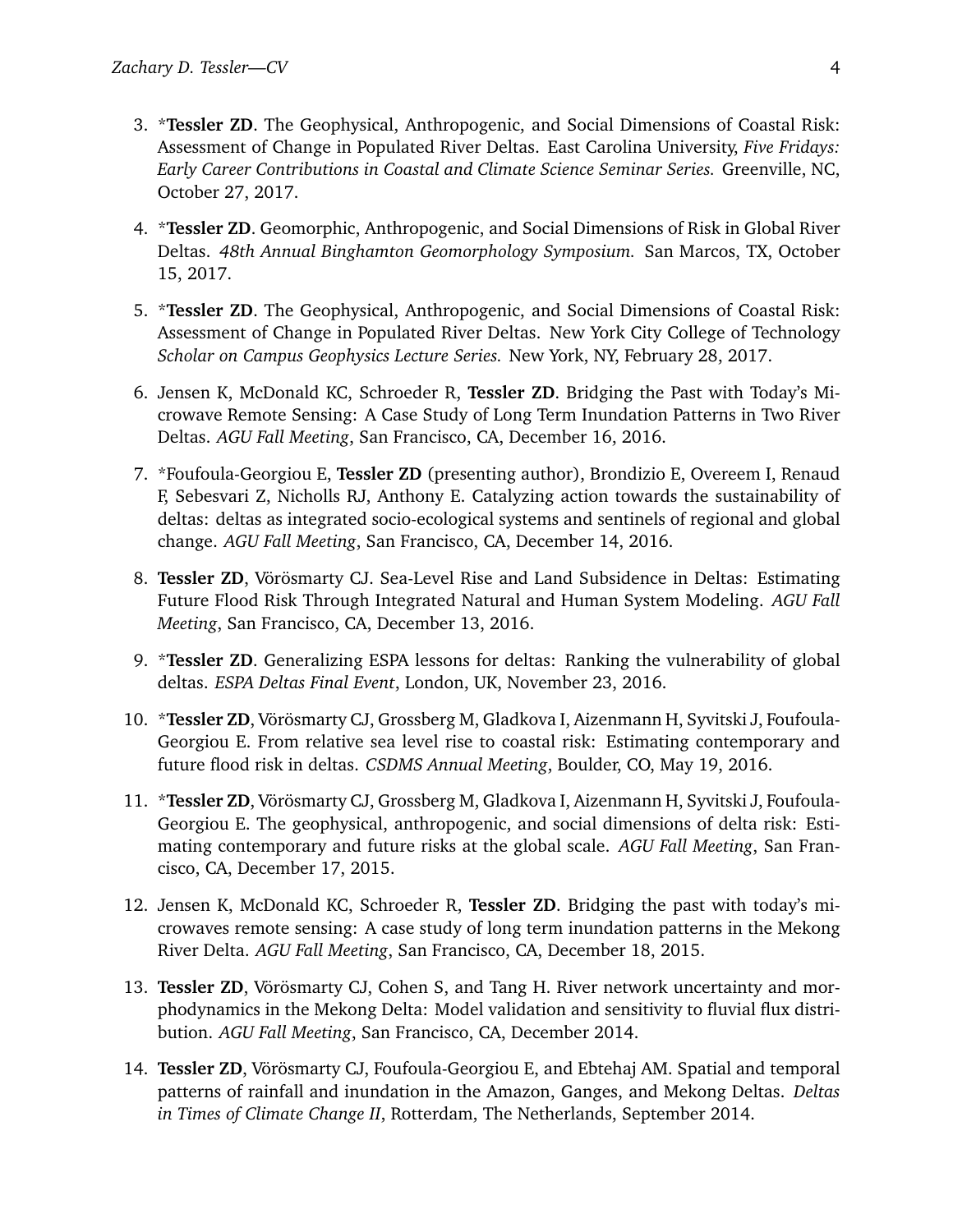- 15. **Tessler ZD**, Vörösmarty CJ. A global deltas typology of environmental stress and its relation to terrestrial hydrology, *AGU Fall Meeting*, San Francisco, CA, December 2013.
- 16. **Tessler ZD**, Vörösmarty CJ. Environmental stress and relative sea level rise in river delta systems, *NOAA-CREST Symposium: Climate and Extreme Weather Impacts on Urban Coastal Communities*. New York, NY, June 5-6, 2013.
- 17. **Tessler ZD**, Vörösmarty CJ. Empirical Estimates of the Dominant Environmental Forcings on the Relative Sea Level Change of River Delta Systems, *AGU Fall Meeting*, San Francisco, CA, December 2012.
- 18. **Tessler ZD**, Gordon AL. ENSO Modulated Variability of the Panay Sill Overflow, *AGU Ocean Sciences Meeting*, Portland, OR, February 2010
- 19. **Tessler ZD**, Gordon AL, Pratt LJ, Sprintall J. Panay Sill Overflow Dynamics and Sulu Sea Ventilation, *MOCA-09*, Montréal, Canada, July 2009

#### Other Publications

- 1. Sebesvari Z, Foufoula-Georgiou E, Harrison I, Brondizio ES, Bucx T, Dearing JA, Ganguly D, Ghosh T, Goodbred SL, Hagenlocher M, Hajra R, Kuenzer C, Mansur AV, Matthews Z, Nicholls RJ, Nielsen K, Overeem I, Purvaja R, Rahman MdM, Ramesh R, Renaud FG, Robin RS, Subba Reddy B, Singh G, Szabo S, **Tessler ZD**, van de Guchte C, Vogt N, Wilson CA. (2016) Imperatives for sustainable delta futures. Global Sustainable Development Report (GSDR) 2016 Science Brief. Available from: [https://sustainabledevelopment.](https://sustainabledevelopment.un.org/content/documents/972032_Sebesvari_Imperatives%20for%20sustainable%20delta%20futures.pdf) [un.org/content/documents/972032\\_Sebesvari\\_Imperatives%20for%20sustainable](https://sustainabledevelopment.un.org/content/documents/972032_Sebesvari_Imperatives%20for%20sustainable%20delta%20futures.pdf)% [20delta%20futures.pdf](https://sustainabledevelopment.un.org/content/documents/972032_Sebesvari_Imperatives%20for%20sustainable%20delta%20futures.pdf)
- 2. Szabo S, Brondizio E, Hetrick S, Matthews Z, Renaud FG, Nicholls RJ, Sebesvari Z, Costa S, Dearing JA, Foufoula-Gergiou E, Tejedor A, **Tessler Z**. Population dynamics in the context of environmental vulnerability: Comparison of the Mekong, Ganges-Brahmaputra and Amazon Delta regions. ESRC Centre for Population Change, Working Paper 74, January 2016. ISSN 2042-4116.
- 3. **Tessler Z**. Delta cities, wealthy or not, face rising risk from sinking land. The Conversation. August 6, 2015. [http://theconversation.com/delta-cities-wealthy-or](http://theconversation.com/delta-cities-wealthy-or-not-face-rising-risk-from-sinking-land-45640)[not-face-rising-risk-from-sinking-land-45640](http://theconversation.com/delta-cities-wealthy-or-not-face-rising-risk-from-sinking-land-45640)

## Grants and Funding Awards

1. *[SUBMITTED]* Co-PI: "CHRP 2018: Multi-Scale Hypoxia Assessment in an Urban Estuary: Implications for Managing Water Quality and the Economically-Important Eastern Oyster, *Crassostrea virginica*," National Oceanic and Atmospheric Administration, Coastal Hypoxia Research Program, 9/1/2018-8/31/2021, Lead PI D. Greenfield, \$275,000.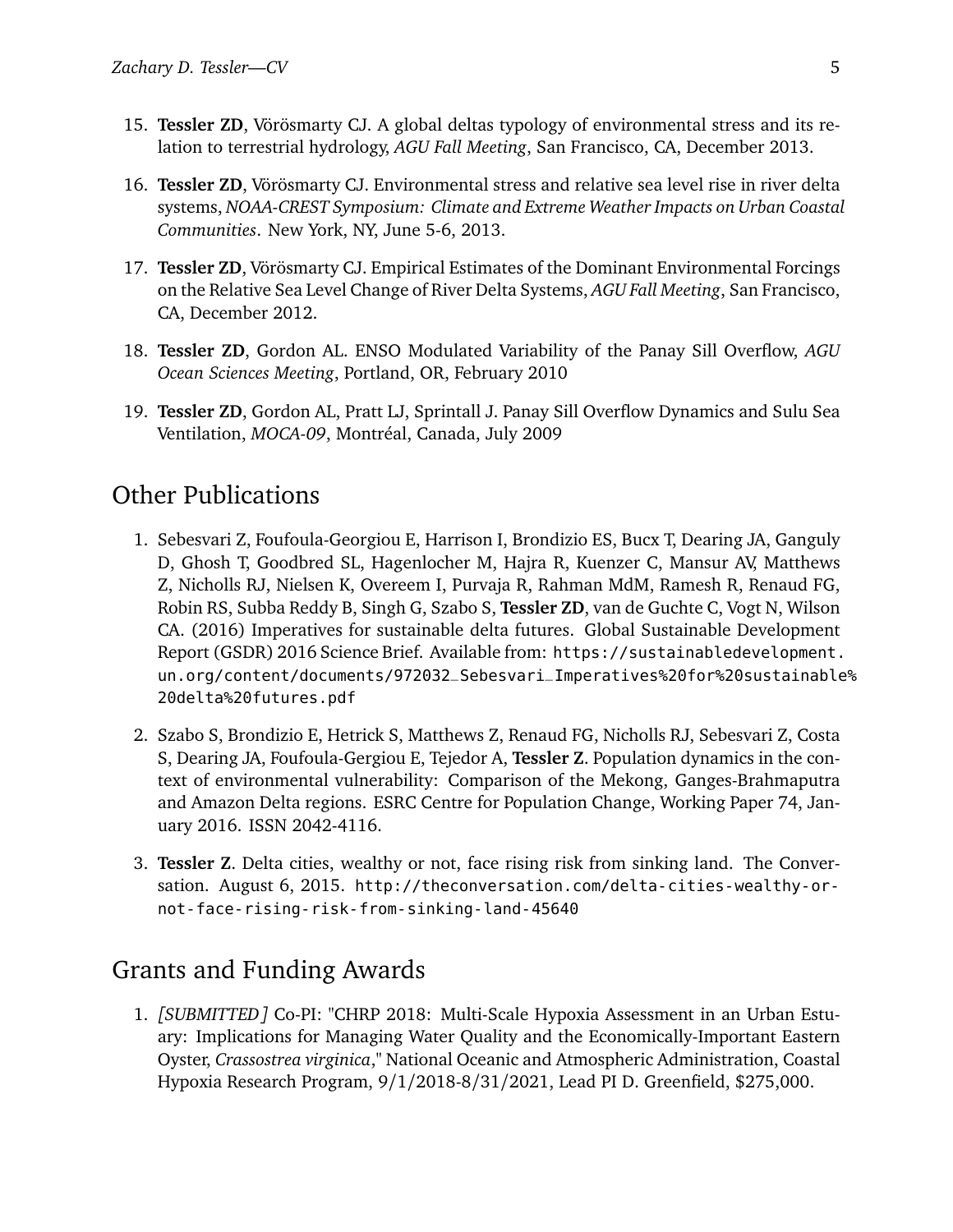- 2. *[SUBMITTED]* Co-PI: "CNH-L: Risk and Vulnerability in Highly Urbanized River Deltas: Coupled Dynamics of Urban Growth and Deltaic Change," National Science Foundation, Dynamics of Coupled Natural and Human Systems, 7/1/2018-6/30/2021, Lead PI C. Vörösmarty, \$1,600,000.
- 3. *[SUBMITTED]* PI: "Assessment of coastal delta change and management through remote sensing of river plume structure and dynamics," National Aeronautics and Space Administration, New Investigator Program, 4/1/2018-3/31/2021, \$261,507.
- 4. Co-I: "Coastal Hypoxia Analysis and Risk Tracking (CHART) through Remote Sensing and Process-based Modeling in South and Southeast Asia," National Aeronautics and Space Administration, Interdisciplinary Science Program, 80NSSC17K0413, 8/7/2017- 8/6/2020, Lead PI C. Vörösmarty, \$1,717,074.
- 5. PI: Amazon Web Services Research Grant: 8/11/2015 8/10/2017, \$20,000.

#### Professional Activities

Conferences, Workshops, and Seminars

Session Convenor and Co-Chair: *Tides and Rivers: Estuaries and Deltas*. *AGU Fall Meeting 2017*, New Orleans, LA, December 13, 2017.

Session Convenor and Co-Chair: *Deltas and Sea-Level Rise: Geological and Social-Ecological Perspectives*. *AGU Fall Meeting 2016*, San Francisco, CA, December 13, 2016.

Session Convenor and Co-Chair: *Deltas in Times of Change: Scientific Advances in Support of Socio-Ecological Resilience*. *AGU Fall Meeting 2014*, San Francisco, CA, December 2014.

Workshop Co-Chair and Organizer: *Science-to-Action: Aligning science with stakeholder and community needs in the Mekong Delta system. Deltas in Times of Climate Change II* Conference, Rotterdam, The Netherlands, 24-26 September, 2014.

Seminar Series Organizer, Department of Ocean and Climate Physics, Lamont-Doherty Earth Observatory, 2007-8

Journal and Grant Review Service

Associate Editor, 2017-present: *Anthropocene Coasts*

Reviewer: *Environmental Development and Sustainability*; *Estuaries and Coasts*; *Estuarine, Coastal and Shelf Science*; *Geology*; *International Journal of Disaster Risk Reduction*; *Progress in Physical Geography*; *Science*; *Science of the Total Environment*; *Scientific Reports*; *Stochastic Environmental Research and Risk Assessment*; *Sustainability*; *Journal of Coastal Research*; *Journal of Geophysical Research - Oceans*; *Journal of Marine Systems*; *Deep Sea Research*; *Oceanography*; and ad-hoc reviewer for NSF.

Panel Reviewer for NSF.

Professional Organizations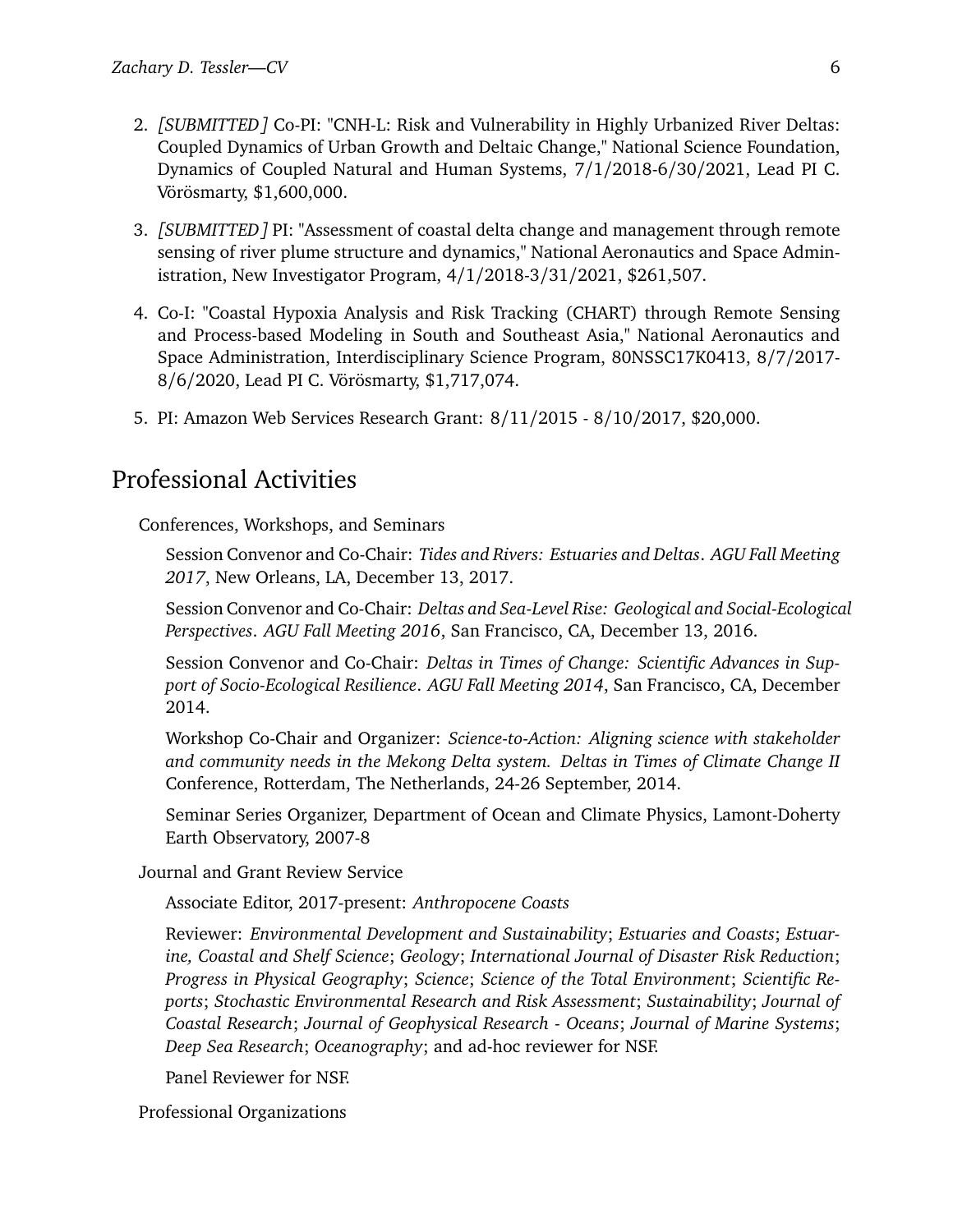American Geophysical Union

## Fellowship Awards

Faculty Fellowship, Department of Earth and Environmental Sciences, Columbia University, 2006-2012

National Defense Science and Engineering Graduate Fellowship, 2006-2009

## Student Advising

Sean Thatcher, Summer 2016, CUNY Summer Undergraduate Research Program

#### Teaching Activities

Workshop: Getting Started in Undergraduate Research, AGU Fall Meeting 2014

Presented by the *Council on Undergraduate Research* (CUR)

Part-time Faculty, Milano School of International Affairs at The New School, Spring 2011

*Principles of Environmental Science*, full course development and teaching, 15 undergraduate and graduate students

Coursework: Fundamentals of College and University Teaching, Columbia Univeristy, Summer 2010

Teaching Assistant, Columbia University, Fall 2007, Fall 2008

*The Climate System*, assisted in the development of and led laboratory and data analysis sessions for undergraduate students

Middle School Math and Science Teacher, P.H. Gonzales Elementary School, Tolleson, AZ, 2004-2006

#### Field Research

Hudson River Surface Dynamics Experiment, Areté Associates, August 2010, November 2010

*Infrared Camera System Operator and Analyst*

PhilEx Regional Observation Program 2 Research Cruise, March 2009 *Lowered Acoustic Doppler Current Profiler Operator*

PhilEx Regional Observation Program 1 Research Cruise, February 2008

*Lowered Acoustic Doppler Current Profiler Operator*